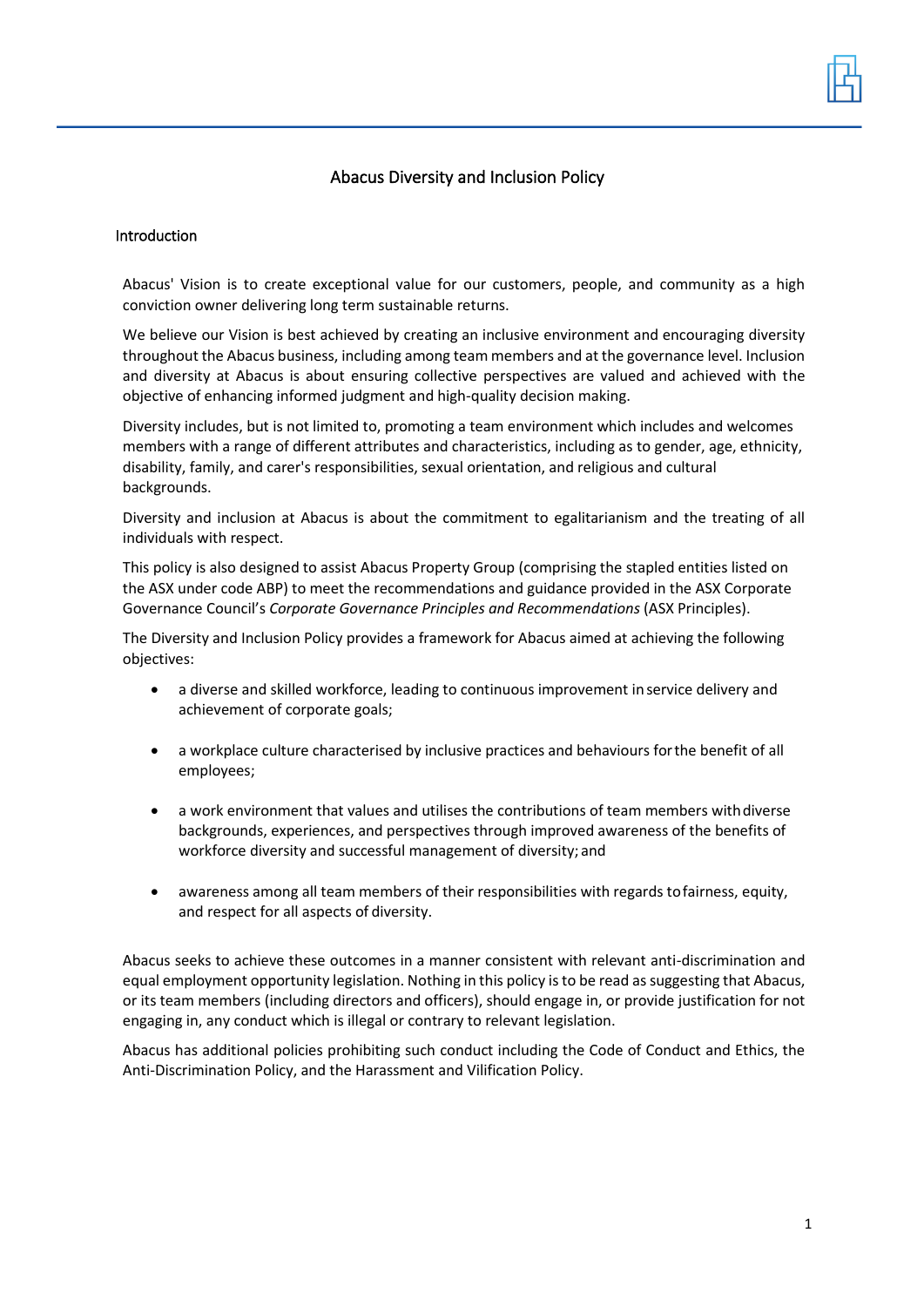

#### **The Board's focus**

The Abacus Board is committed to the principles of workplace diversity and inclusion. It has a particular focus on supporting the representation of women at a senior level within the Abacus business and on the Abacus Board.

The Board's People Performance Committee is responsible for reviewing and approving recommended strategies and measurable objectives to meet the desired outcomes of the Diversity and Inclusion Policy.

It is expected to monitor progress of achieving such measurable objectives, including the evaluation and reporting mechanisms in this policy.

The Nomination Committee is tasked with conducting all Board appointment processes in a manner that promotes inclusion and diversity, including but not limited to gender diversity. This includes establishing a structured approach for identifying a pool of potential candidates for Board appointments.

## **Strategies**

Abacus aims to promote diversity and inclusion through a range of strategies including:

- Recruiting from a diverse pool of candidates for all positions, including senior management and the Board. In this regard, Abacus' principle is that all recruitment is to be based on merit, with the most appropriately qualified and experienced person is employed for each role.
- Abacus does not tolerate any form of unlawful discrimination, including in our recruitment or people management processes.
- Reviewing succession plans to ensure an appropriate focus on diversity.
- Seeking to identify specific factors to be taken into account in recruitment and selection processes to encourage diversity.
- Undertaking a review of gender pay equity on an annual basis, with the aim of minimising identified pay gaps between male and female employees with similar skills and experience in the same or similar positions.
- Developing programs to develop a broader pool of skilled and experienced senior management and Board candidates, including, workplace development programs, external mentoring programs, and targeted training and development.
- Developing a culture which takes account of family and caring responsibilities of employees.
- Any other strategies the Nomination and People Performance Committees develop from time to time.

#### **Monitoring and evaluation**

Measurable objectives approved by the People Performance Committee are expected to be flowed through in Abacus' annual key performance and / or key performance indicators for the Managing Director and senior executives.

In addition, the Board will review progress in achieving measurable objectives set in accordance with this policy as a key performance in its annual diversity and inclusion performance assessment.